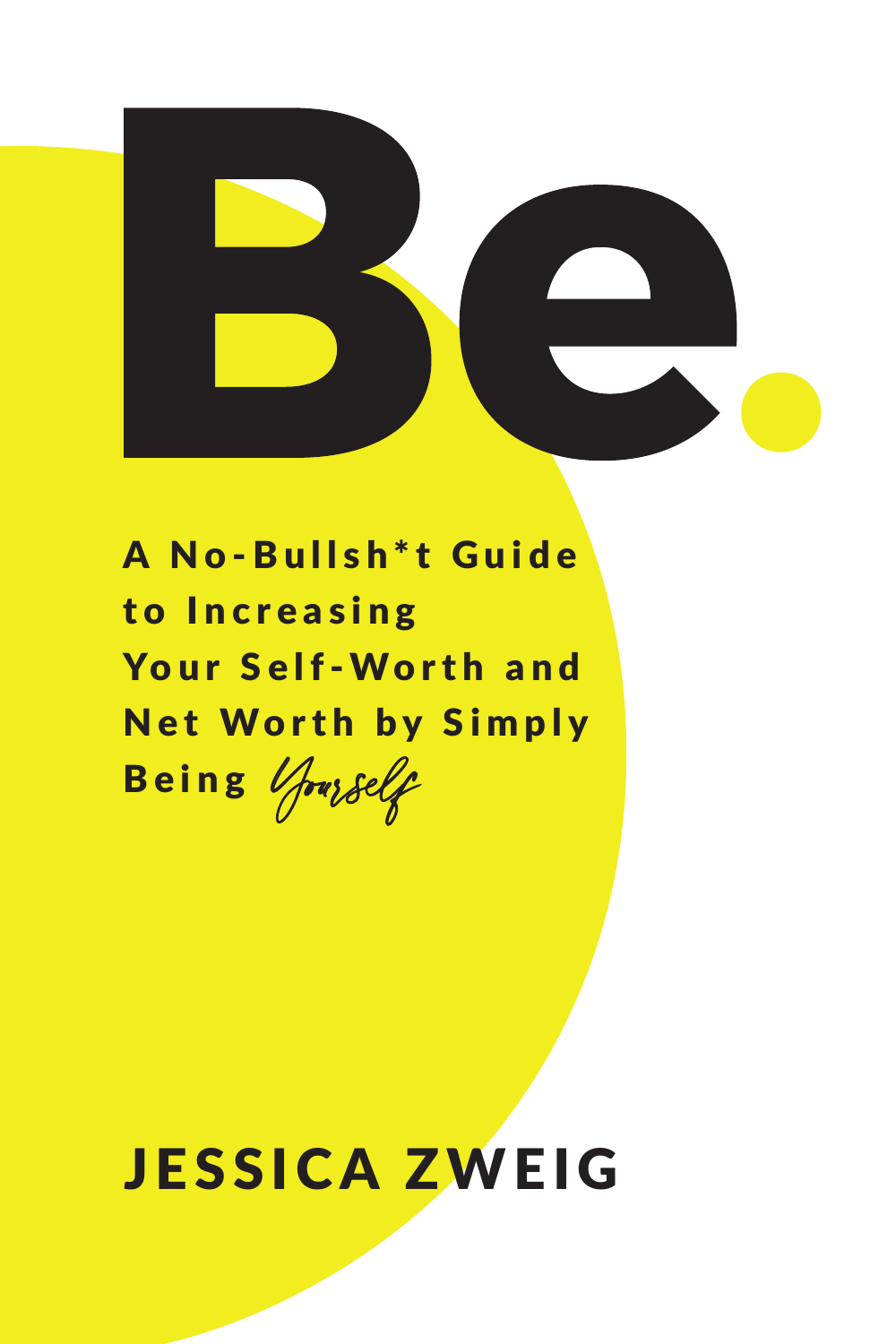# **CONTENTS**

| Preface                                         | iх |
|-------------------------------------------------|----|
| <b>INTRODUCTION:</b> How I Came to Be.          | 1  |
| <b>PART 1: BE. REAL</b>                         |    |
| <b>CHAPTER 1: Embrace Your Shit</b>             | 11 |
| <b>CHAPTER 2: No One Cares</b>                  | 21 |
| <b>CHAPTER 3: The Generosity Economy</b>        | 29 |
| <b>CHAPTER 4: So What Is Personal Branding?</b> | 35 |

#### **PART 2: BE. YOUR BRAND**

| <b>CHAPTER 5: How to Play the (Long) Game</b>                 | 47  |
|---------------------------------------------------------------|-----|
| <b>CHAPTER 6: Your Mess(age) Is Your Magic</b>                | 59  |
| <b>CHAPTER 7: Introducing the Personal Brand Hologram</b>     | 67  |
| <b>CHAPTER 8: Create Endless Content with the Supernova</b>   | 83  |
| <b>CHAPTER 9: It's All Been Said Before</b>                   | 97  |
| <b>CHAPTER 10: Thought Leaders Think</b>                      | 109 |
| <b>CHAPTER 11: Introducing the Pinnacle Content Framework</b> | 115 |
| <b>CHAPTER 12: Shoot for the Stars</b>                        | 135 |
| <b>CHAPTER 13: Introducting Orion's Roadmap</b>               | 141 |
| <b>CHAPTER 14: Pitch Like a Pro</b>                           | 151 |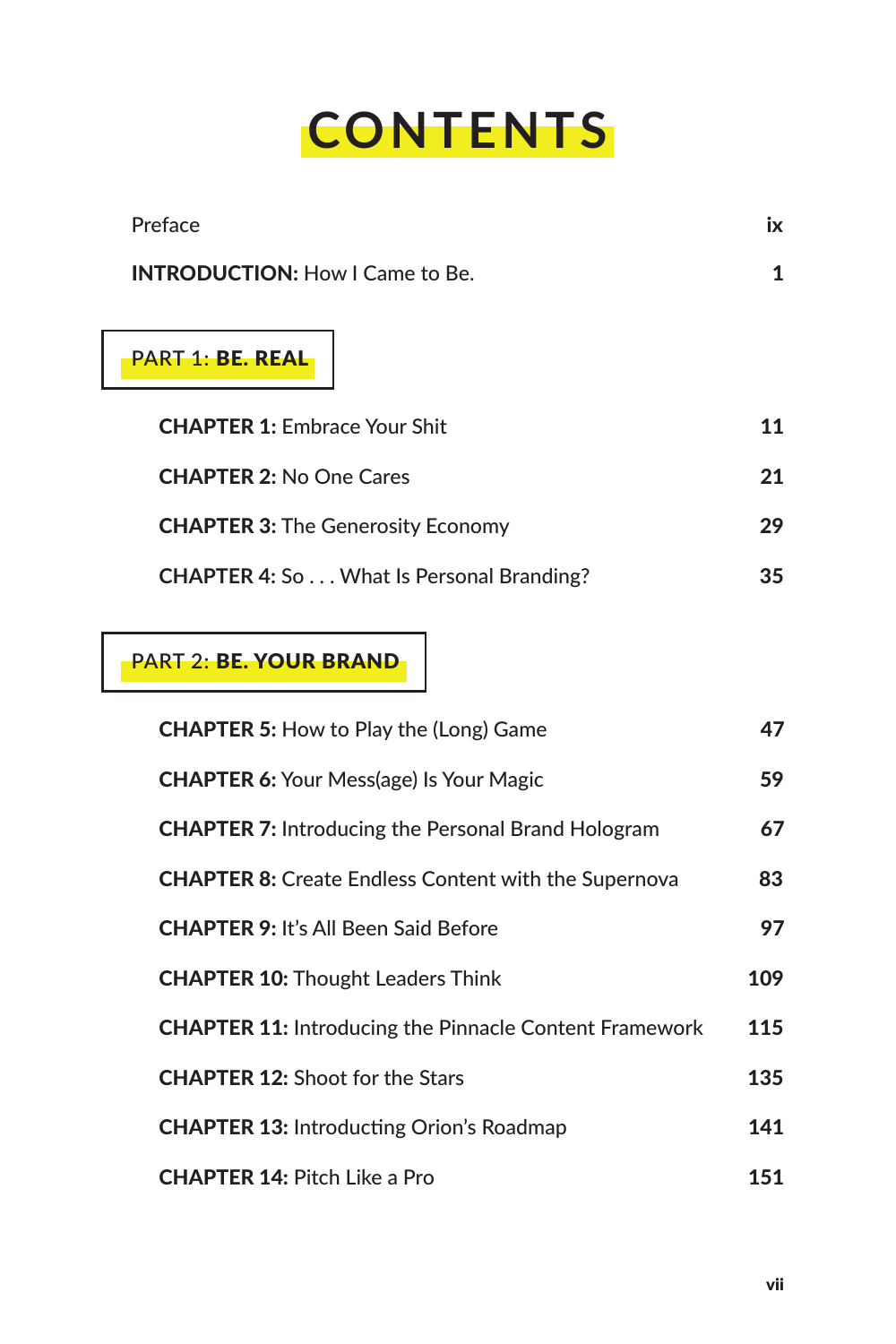| <b>CHAPTER 15: Get Your (Social Media) Mind Right</b> | 165 |
|-------------------------------------------------------|-----|
|                                                       |     |

**CHAPTER 16:** The Ten Evergreen Principles of Social Media 175

**PART 3: BE. FREE** 

| <b>CHAPTER 17: Everything Is Energy</b>               | 191 |
|-------------------------------------------------------|-----|
| <b>CHAPTER 18: Color Your Life</b>                    | 201 |
| <b>CHAPTER 19:</b> The Future of Business Is $\ldots$ | 211 |
| <b>CHAPTER 20: Freedom Redefined</b>                  | 225 |
| <b>CHAPTER 21: Be Your Own Hero</b>                   | 229 |
| <b>CHAPTER 22: Find Your Edges</b>                    | 235 |
| <b>CHAPTER 23: Simply Be.</b>                         | 245 |
|                                                       |     |
| Afterword                                             | 249 |
| Acknowledgments                                       | 251 |
| <b>Notes</b>                                          | 255 |
| About the Author                                      | 257 |

All worksheets available for download at

jessicazweig.com/be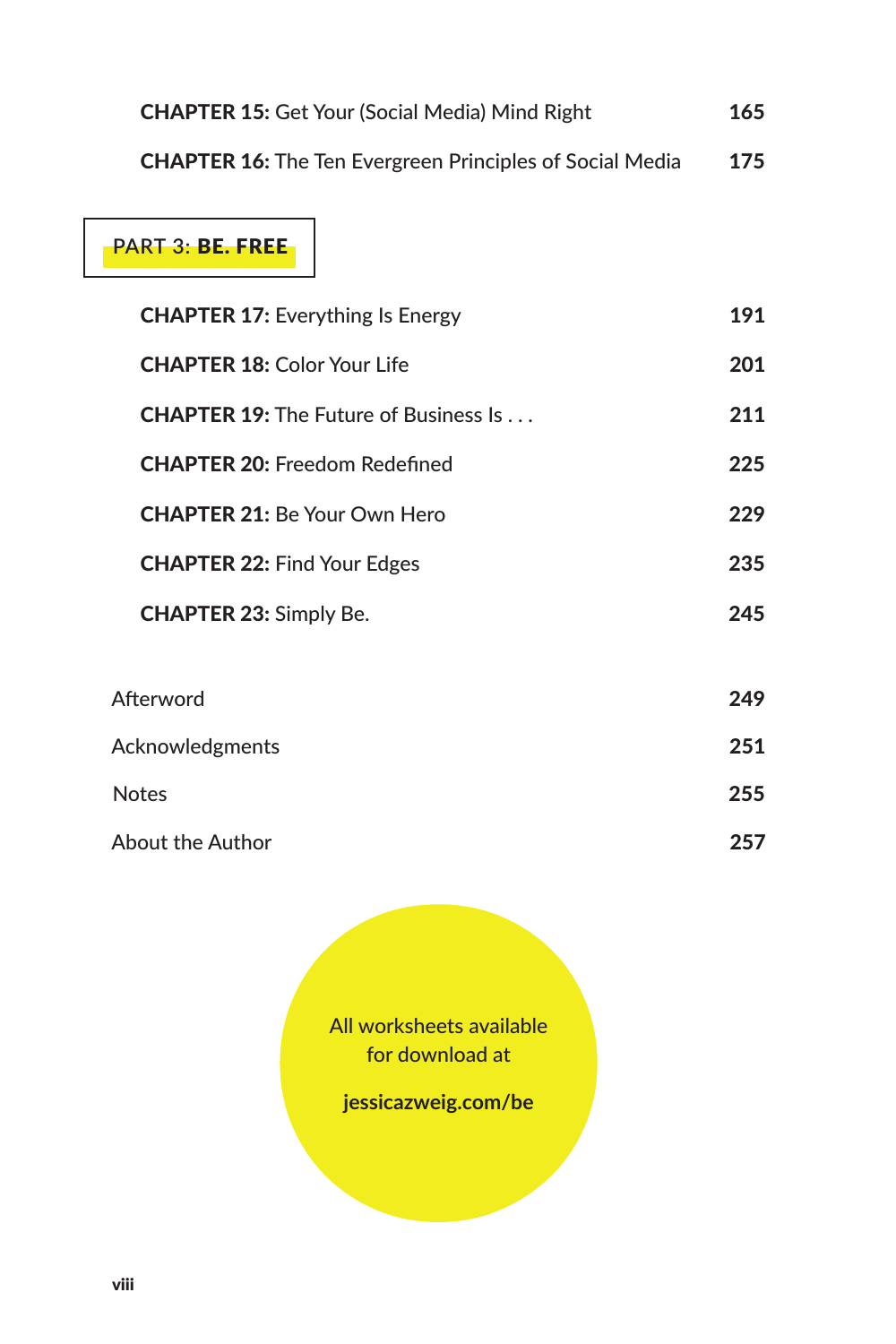### **INTRODUCTION**

### HOW I CAME TO BE.

"You can either stand inside your story and own it, or stand outside your story and hustle for your worthiness."



grew up an awkward, gawky girl with frizzy hair, terrible acne, and about twenty pounds of baby fat that stuck around until I was twenty-one. I was ruthlessly teased by the mean girls and bullied by the even meaner boys. In high school, I found a home in the theater department, surrounded myself with the other suburban misfits, and, quite literally, pretended to be someone I wasn't.

As if my insecurities weren't palpable enough, I went off to college to study theater and became a professional actress. After graduation, I lived the quintessential artist life, dabbling in cocktail waitressing, nannying, and temping, and all the while getting rejected on the regular at auditions and trying to stay—well—*not broke*.

In 2008, at the ripe age of twenty-six, I met a girl at one of those temp jobs, and we became fast friends. Three months later, fueled by our love of trying out new restaurants in Chicago, we decided to become business partners. After endless hours of researching what it took to actually run a business, let alone build one, we wrote a hundred-plus-page business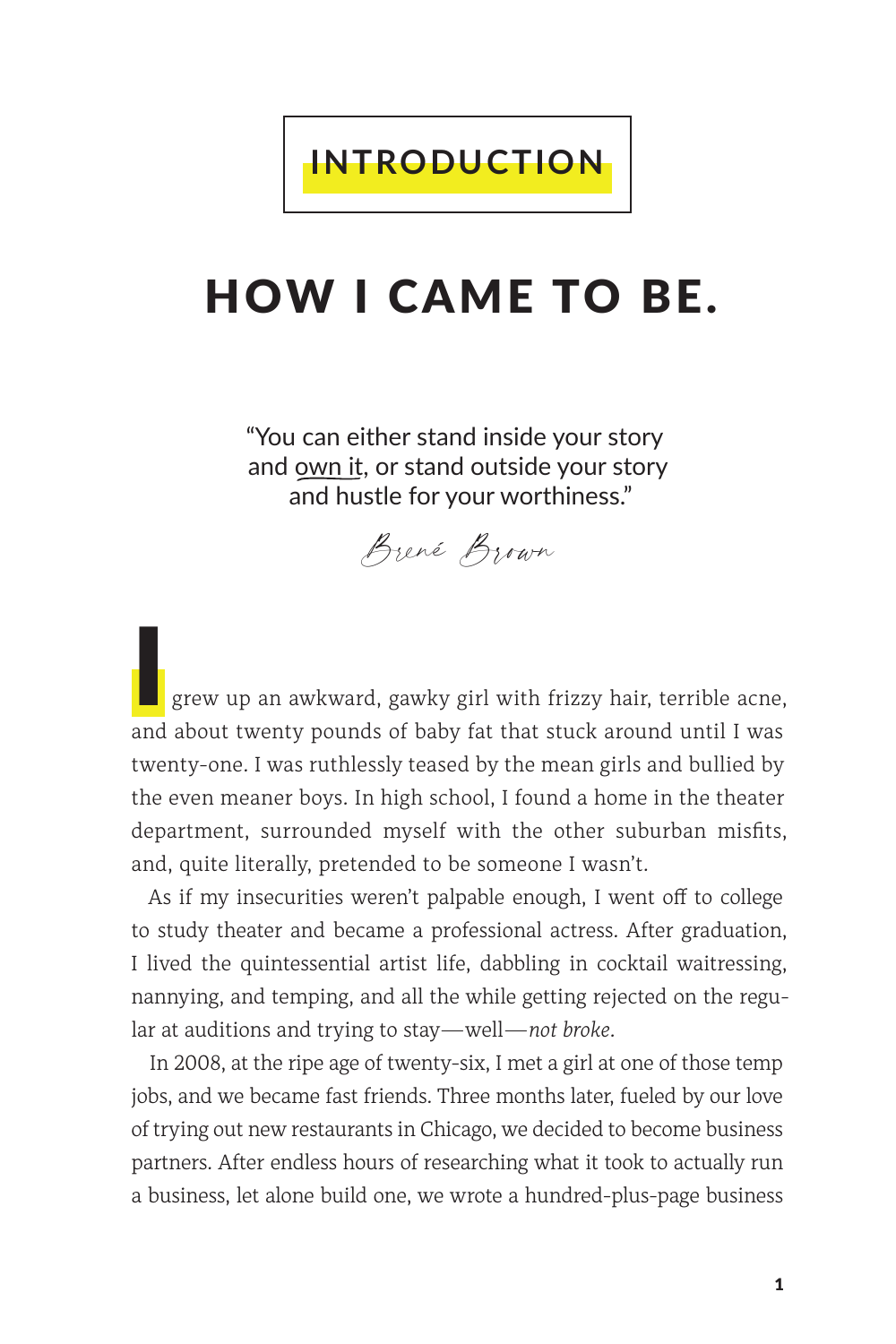plan defining what would become the largest online women's lifestyle magazine for seven years straight: CheekyChicago.com (Cheeky). We raised some money from friends and family, quit our temp jobs, and became cofounders. Each week, we published over thirty articles on the hippest restaurants, bars, and nightclubs, reported on the latest fashion and fitness trends, featured local celebrities and national lifestyle experts, and covered up-and-coming destinations in arts and culture. This was at the dawn of social media, and we were early adopters. As a result, Cheeky exploded. We quickly reached over one hundred thousand local readers and partnered with hundreds of brands as our clients. We also threw the sickest parties in town.

I became an "It Girl" in Chicago practically overnight, with my photo seen in every monthly glossy socialite magazine. I was regularly featured in TV segments on NBC, ABC, and FOX as a social media and lifestyle expert. My personal brand was starting to grow (albeit unconsciously), and it felt like the whole city knew who I was. You can only imagine how cool and self-important this made me feel, having never been considered a member of the popular crowd until that moment in my adulthood.

From the outside in, Cheeky looked like a super-hip start-up, led by two sparkly, social, stylish founders who preached women's empowerment.

What was happening on the inside was a very different story.

Our business partnership was toxic. We actually hated each other. I suffered from constant anxiety attacks and depression and eventually contracted an autoimmune disease from all the stress. I was going out six nights a week, and usually drinking too much, in the pursuit of "being seen." Back at the office, our advertising revenue model was too cyclical to sustain itself, and we could barely pay our employees, let alone ourselves.

I knew I needed a shift, but I could not figure out how to make one. The magazine, despite its dysfunctionality, was my life. It was my entire identity. It was *me*. How on earth could I stop doing it?

The day I found myself at my parents' house in the suburbs asking them to help me pay my phone bill was around the same time I started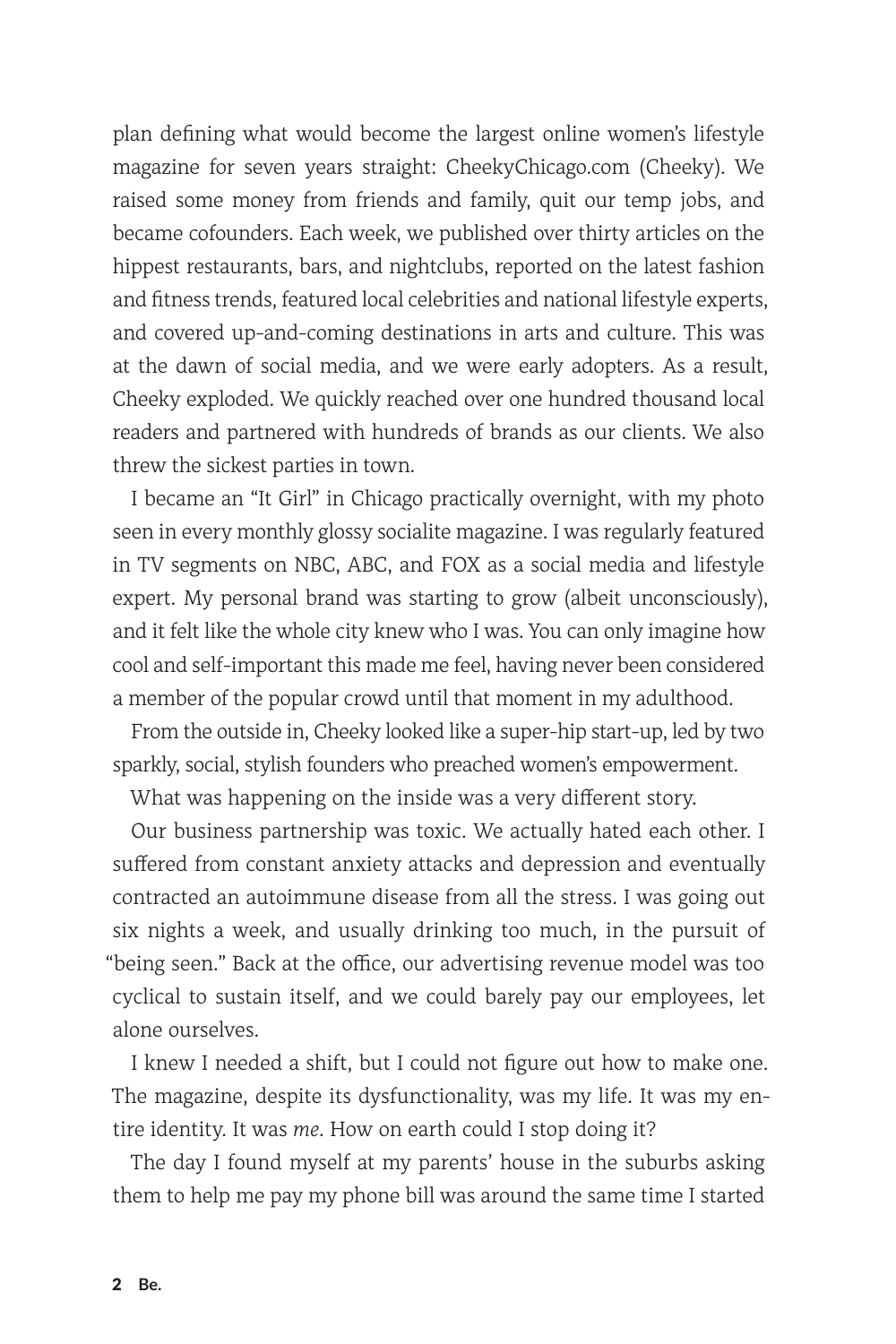experiencing regular panic attacks and emotional breakdowns. There was one particular meltdown where I found myself looking down at my wrist, eyes welled with tears, and staring at the tiny tattoo written across it, which said, "Simply be." It had been there for years. It was in that moment that, for the first time in my life, I heard a *very* loud, *very* distinct, *completely undeniable* inner voice, my higher self. She said, "No matter what you do after Cheeky—and you *will* do something else name your next company Simply Be. as a reminder to always be in alignment with your truth. Because right now, you're not. And something has to change."

I ended up leaving Cheeky soon after to do just that. (Once you hear the truth from your higher self, you can't unhear it.) And when I did, something remarkable happened. I made the announcement I was leaving to start my one-woman consultancy called—you guessed it—the SimplyBe. Agency with a launch strategy that consisted of two tactics. The first was an email I sent to my network bcc'ing a couple hundred people announcing my departure and that SimplyBe. was open for business. The second was a Facebook post.

Within one business week, I had over \$20,000 worth of client retainer work and a line out the door. This was my aha moment on the power of a personal brand. At that juncture in my career, I didn't even realize I had one myself. What's more, I realized that no one who had hired me *actually* understood what I did. All they knew was the story I had been unconsciously telling about myself online for the previous seven years as the founder of a seemingly successful digital magazine. It was enough information for my prospective clients that I didn't have to make a single sales phone call to launch an entirely new business. I thought to myself, "Shit, if I did this *accidentally*, what could I do if I got *intentional*?"

I learned quite quickly that when done effectively, intentionally, and authentically, a strong personal brand can be the most powerful business asset you can possess. In fact, it could become the only marketing tool you will *ever* need. That's because people do business with *real people*, not logos, websites, mastheads, or Instagram channels.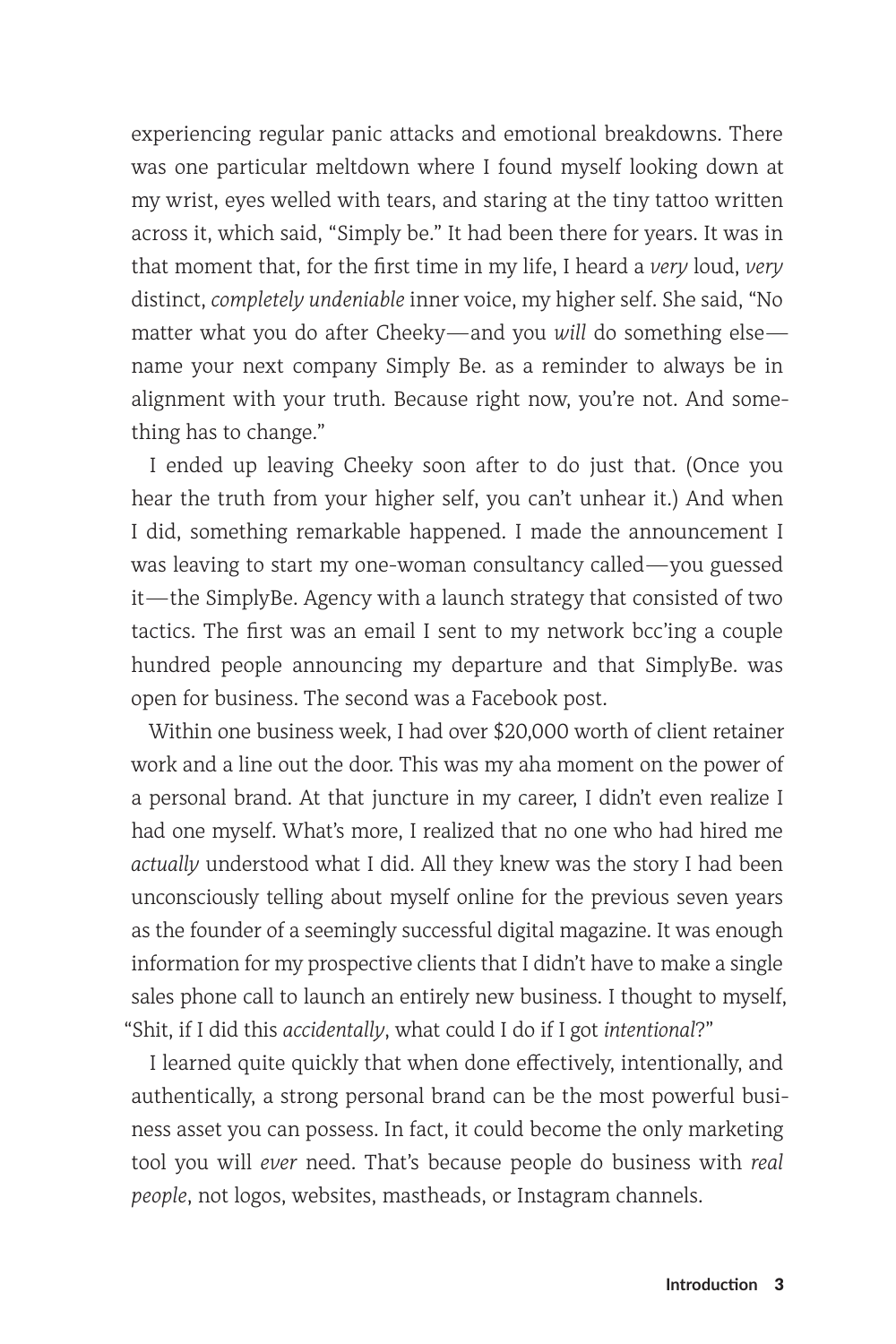However, before I could go forth and build a personal brand rooted in truth and authenticity, I had to get clear about my own truth first. And this didn't happen overnight. It took years of work, an expensive life coach, and most of all, a willingness to own my side of the mess I had created at Cheeky. To fully acknowledge that I was showing up without integrity and in total misalignment with my purpose. What's more, I realized how much I had been dimming my own light to make my business partner feel comfortable, and, in an effort to avoid conflict, how much I had lied to her as a result. I finally acknowledged that I had a horrible relationship with money and needed to become responsible enough to not spend money I did not have. I grew to understand that the world would only mirror back to me the money I felt I was worthy of making, and *that* was the real reason I was broke. I had to finally own that I was living a lie. That it was all bullshit.

As I moved forward to launch the SimplyBe. Agency, I made the decision to do things very, very differently this time around. I knew this time, my entrepreneurial business was going to be a direct expression of my values, my strengths, and my truth. I was going to surround myself with only the highest vibrational people. I was going to shelve my ego and focus on helping other people, but I was also going to charge more money for my value and time. Finally, and perhaps the most powerful choice of all, I decided to share my story with anyone who would listen. The real story—unapologetically, unabashedly, and authentically. The good, the bad, the ugly, the shameful, the glamorous, the piss poor. Online. Offline. With old friends and new colleagues on panels, on my blog, on social media, and in my newsletter. I decided to use my authentic personal brand platform in the service of my business and my mission.

It was at this precise inflection point that everything shifted. I started to attract *incredible* clients and top talent to my company, I got paid to speak to share my story, I hit national PR outlets, and I began making more money than I ever had in my life.

I am not saying it was smooth sailing, because it never is. I am sharing this to demonstrate that as soon as you get into alignment with your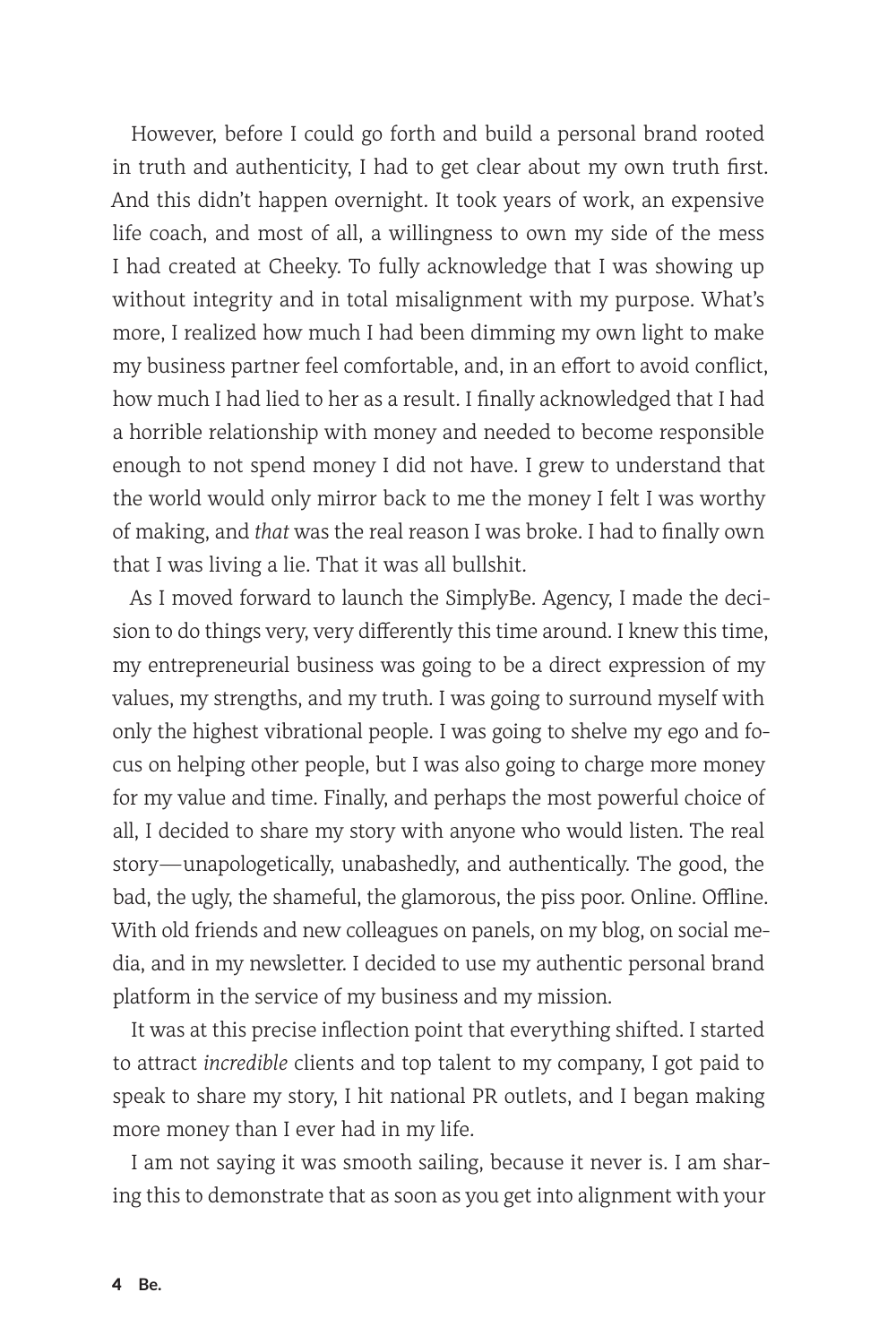truth and lead with a personal brand that is full of humanity, service, intention, and *your story*—the game changes. As soon as you uplevel your self-worth, your net worth responds in kind.

This is the sauce.

As soon as I figured out how to simply be me, everything expanded. The instant I decided I was worthy of sharing myself, my stories, my realness (financially and personally) with my clients, my team, the media, and my social media followers, my business took off. I now live and breathe unapologetic authenticity with every decision I make. This is the Kool-Aid I serve daily to my clients and sip myself.

While this is a book about personal branding, this is not your typical personal branding book. To be frank, I find most books on personal branding to be full of shit. Sure, they might teach you how to curate a perfect Instagram feed, create the magic bullet to make your blog go viral, or get yourself on the stages of TED without ever asking the question, "WHO AM I?" in the first place, and perhaps more importantly, "WHY SHOULD PEOPLE CARE?"

Sorry, I didn't mean to yell. I'm just fired up about the notion of people fully waking up to the power of their true, authentic *message*—their *real* personal brand. I get miffed watching so many personal branding "experts" talk pure tactics, pointing people to more followers and larger readership metrics in an effort to become "known." And hey, it's okay if you want to become known. Just ask yourself, "Known in service of what?"

I'm not diminishing the importance of what views, followers, subscribers, and fans can and will do for your platform. I am, however, stating that most people skip the most essential piece of what builds and sustains a personal brand platform over time:

Your *unapologetic authenticity*.

Your unapologetic authenticity is what will get people to come to your business, platform, or space, what will make them stay, and what will make them tell their friends and colleagues about you. The more authentic, real, and vulnerable you are, the more viral you actually become.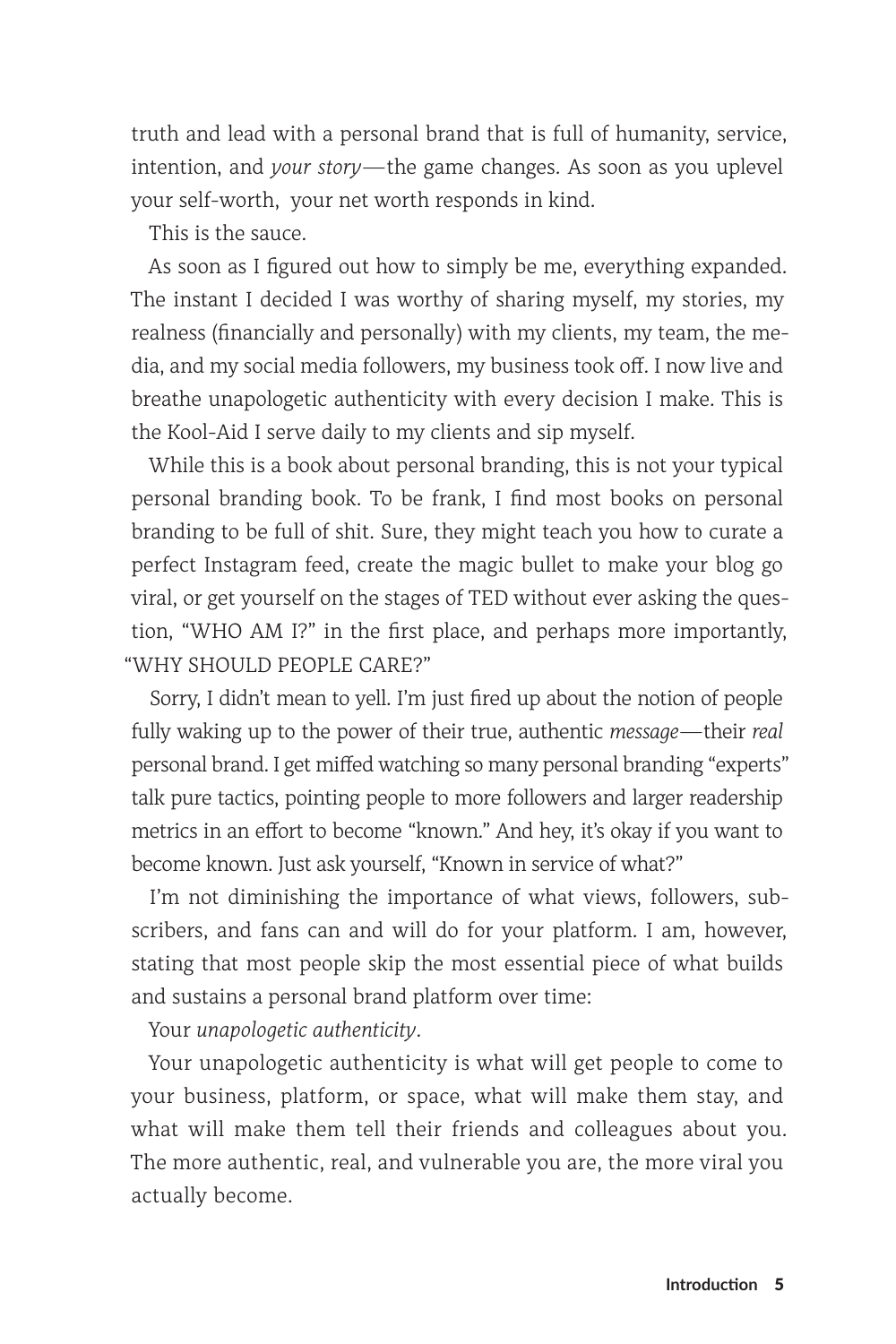Authenticity is not rocket science. All it takes is a dose of courage, a dash of strategy, a shit ton of self-awareness, and a willingness to serve.

You see, it starts from within. It starts with really digging down inside the tiniest nooks and crannies, into the deepest depths of your desires, triumphs, failures, dreams, wounds, and one-of-a-kind life stories to reveal your *authentic personal brand*. Only then will you be able to architect a personal brand message that is real, meaningful, consistent, inspiring, original, and useful.

This book will teach you how to do exactly that.

In part 1, "Be. Real," you're going to learn once and for all the true meaning of "authenticity" and why you're worthy of sharing yours with the world. Expect to unlearn everything you've ever been told about personal branding. You'll find worksheets, assignments, and soul prompts that will remind you of your worthiness and inspire you to live your truth, and above all, *share* your truth with the world.

In the second part, "Be. Your Brand," you'll learn how to take this newfound understanding of branding yourself and use it to crystalize your authentic message and build an expert-level strategy to attract your ideal opportunities, clients, and customers to increase your net worth. I am opening up the freakin' vault to SimplyBe.'s best-in-class, trademarked methodologies, tools, templates, and frameworks. This is our process in building world-renowned personal brands, and I'm giving you access to it all.

We'll end our time together with part 3, "Be. Free." This is where your journey actually *begins*. You will learn how to take your authentic personal brand where it matters most: offline and into your relationships, human interactions, and work environments, so that you can become the *living* example of authenticity.

Finally, I'm going to encourage you to put the book down once and for all and go live your life. Because life is your teacher, and the further you reach into the depths of your soul and explore the edges of what's possible, the more inspired, real, brave, authentic, and impactful your message becomes.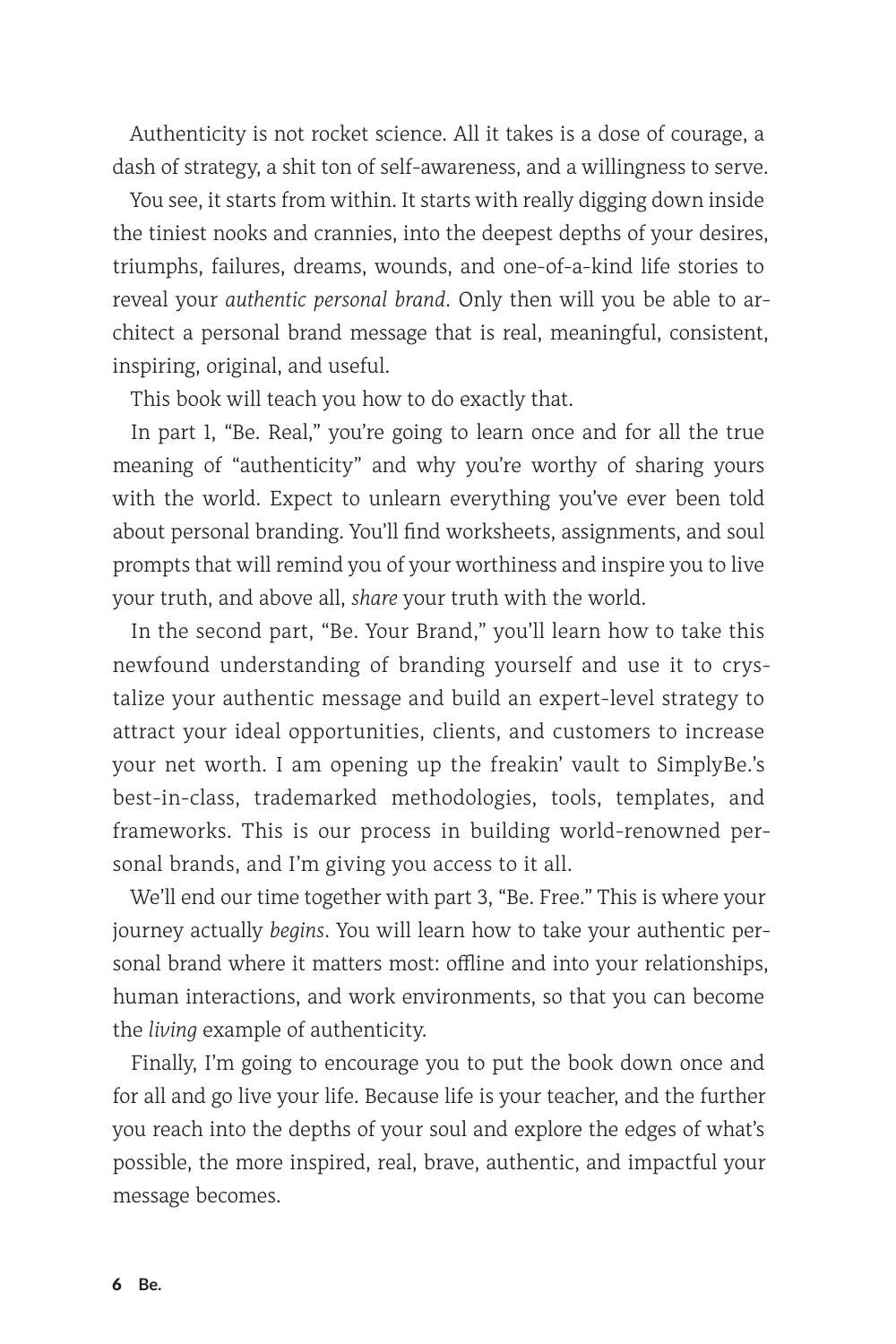Above all, you'll learn how to make your personal brand stand the test of time, because hey, life is long and Instagram might not be relevant ten years from now.

But this book will Be. And you can Be. too.

So, welcome to *Be.*, a guide to building *your* unapologetically authentic personal brand, with the precise actions and strategies that will take you from unknown expert to recognized thought leader, using the best marketing strategies, social media tactics, and PR hacks available.

But it will be your authentic true story that will be the ultimate guiding light, with me at the helm to help steer you each step of the way. Warning: This won't be a journey of rainbows and butterflies. That's not life, and that's certainly not business. This book will require an ample amount of self-discovery, self-awareness, and humility, an investment of your time, and a bit of ass-kicking. To be clear: this isn't just a guide; it's a *no bullshit* guide.

So buckle up, and get ready to Be. Your self-worth—and your net worth—are about to explode.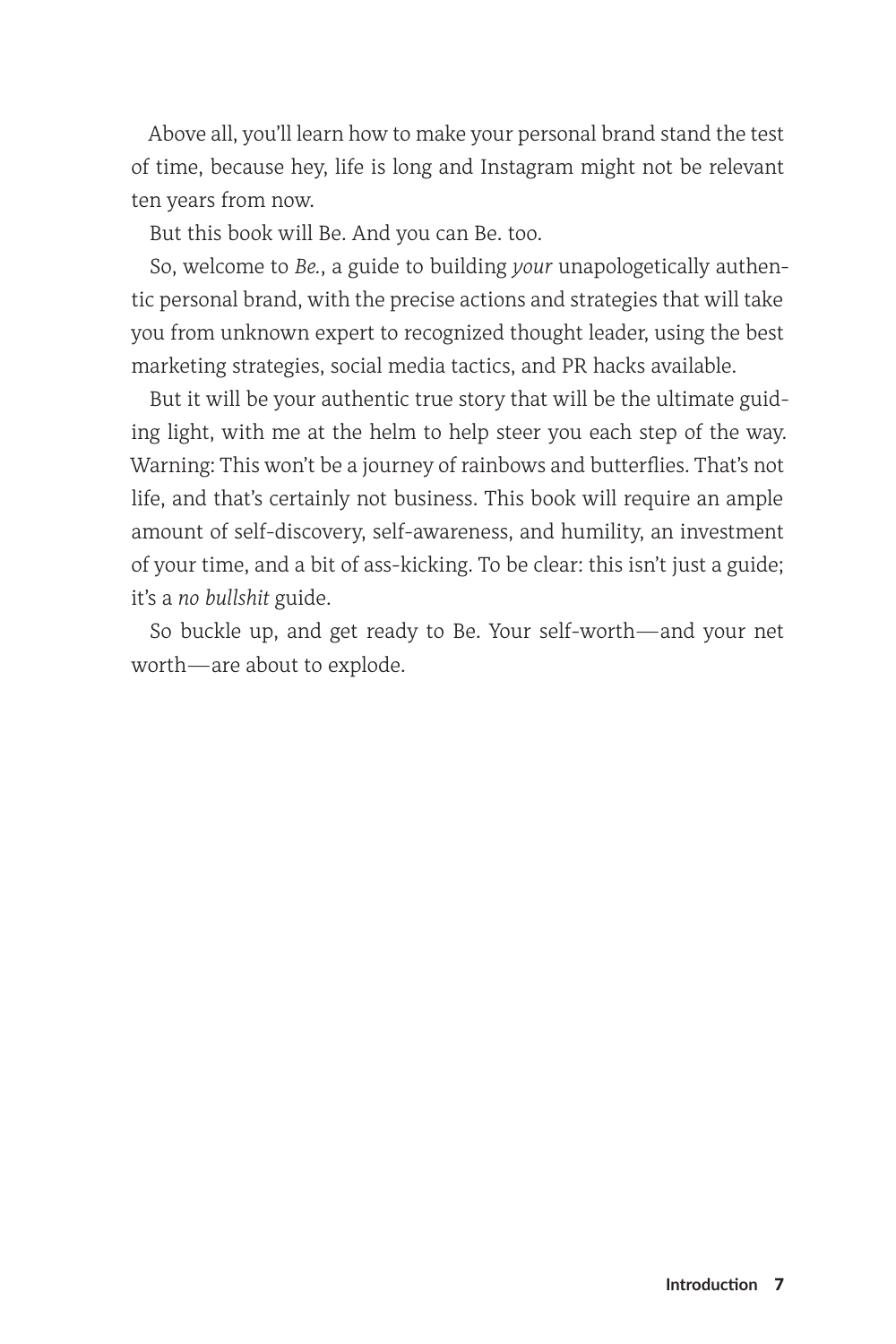What a time to be aligned.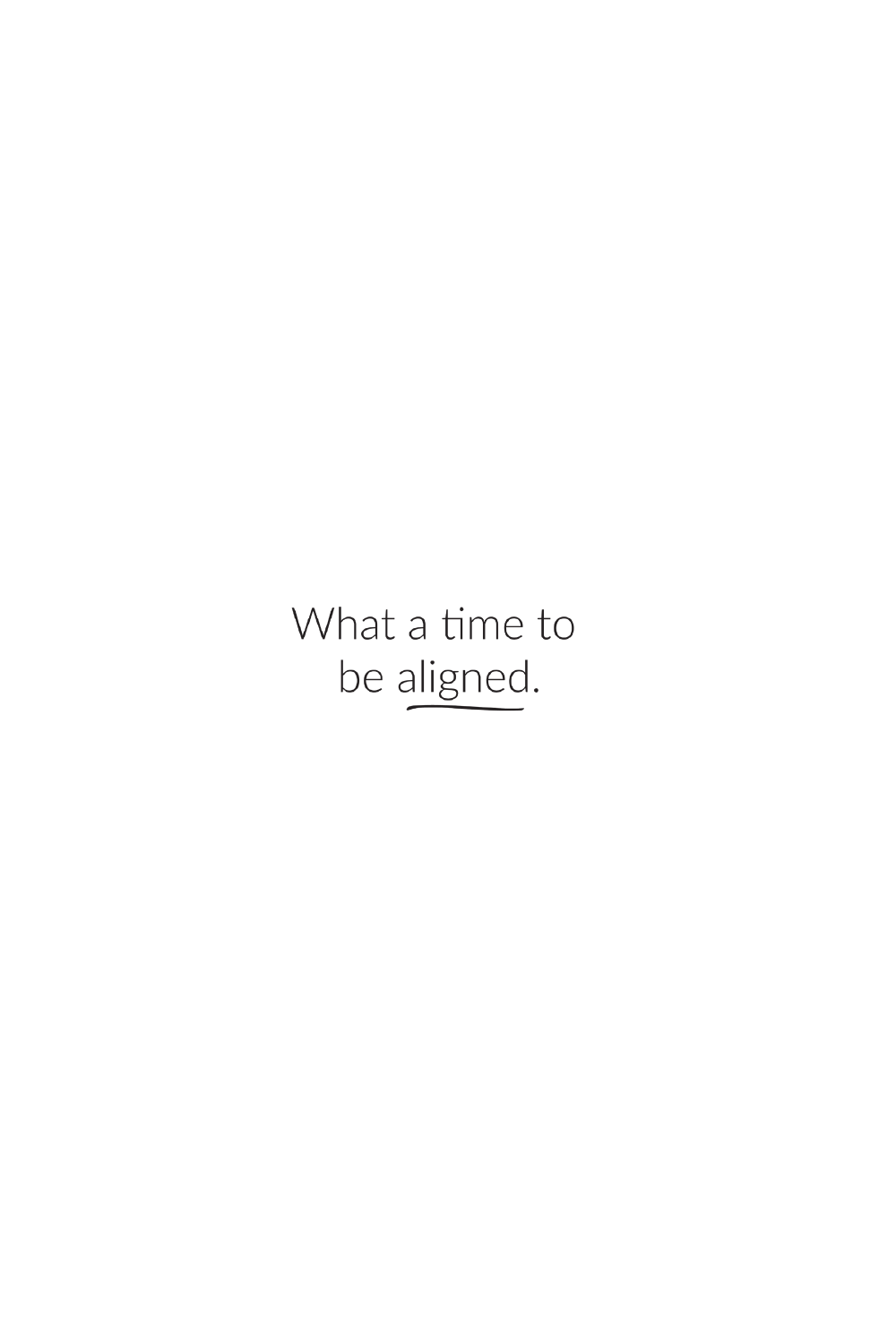## **PART 1:** BE. REAL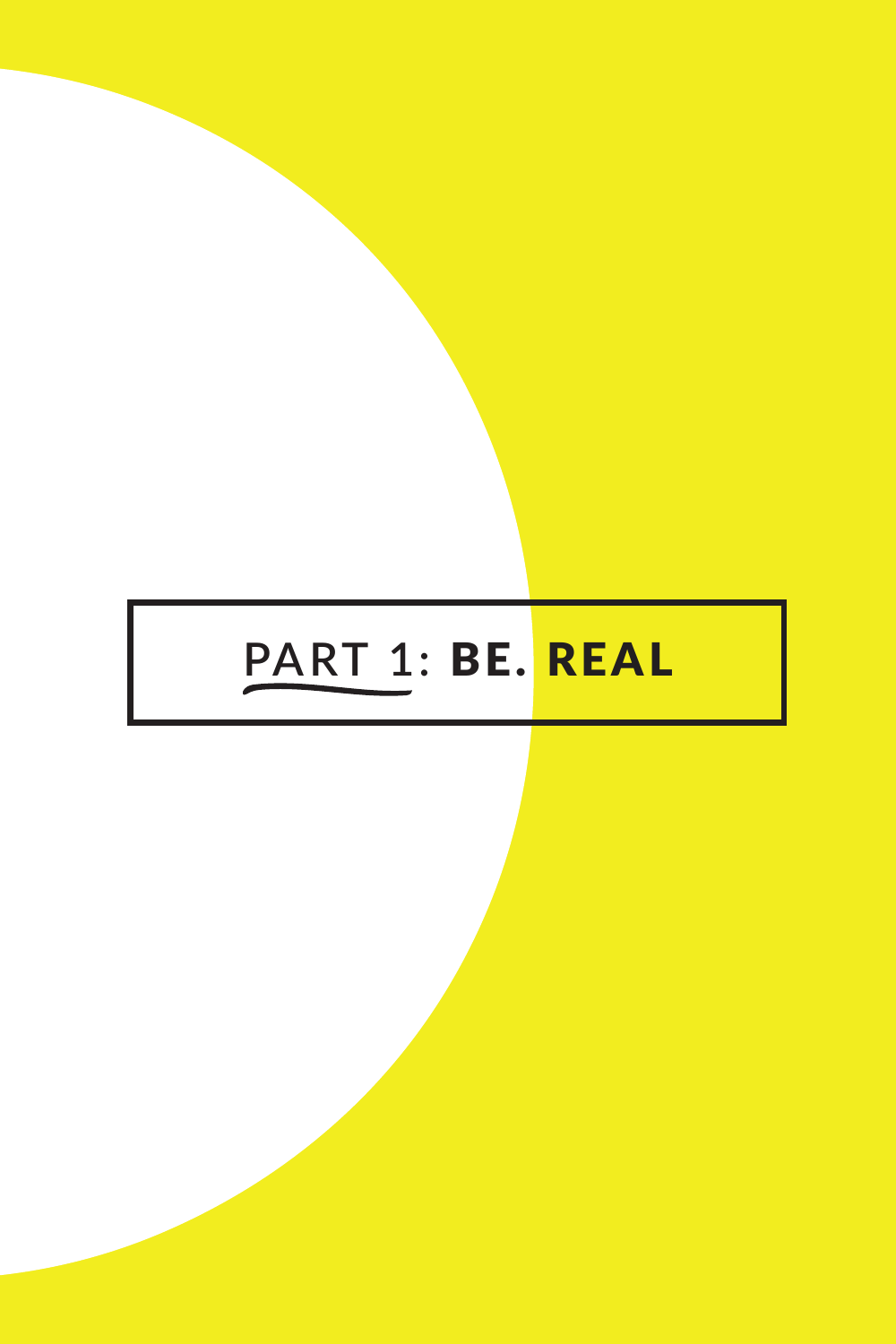

### EMBRACE YOUR SHIT

"Wherever you go,

there you are."

Jon Kabat-Zinn

learned the power of embracing my own shit over a decade ago.

I was going through one of the most difficult periods of my life: the end of a five-year relationship with a man fourteen years older than me. I was in my mid-twenties and up until then, I had never experienced that level of heartbreak. Breaking up with him felt like cutting off my own arm. My entire life was defined by that relationship, so when it ended, I was a shell of my former self.

I was also running Cheeky at this time. On the home page of the company website, there was a tiny section on the bottom right titled *Jessica's Blog*. (This was in 2009 when blogging was still a novelty.) I began to blog about my newly single life, and all that I was learning about myself. Week after week, I would take fingers to keyboard and let the truth of my experience with this heartbreak just pour out. Sure it was cathartic, but I also hoped that since my audience was mainly women, at least a *few* of them would undoubtedly relate. It turned out I was wrong.